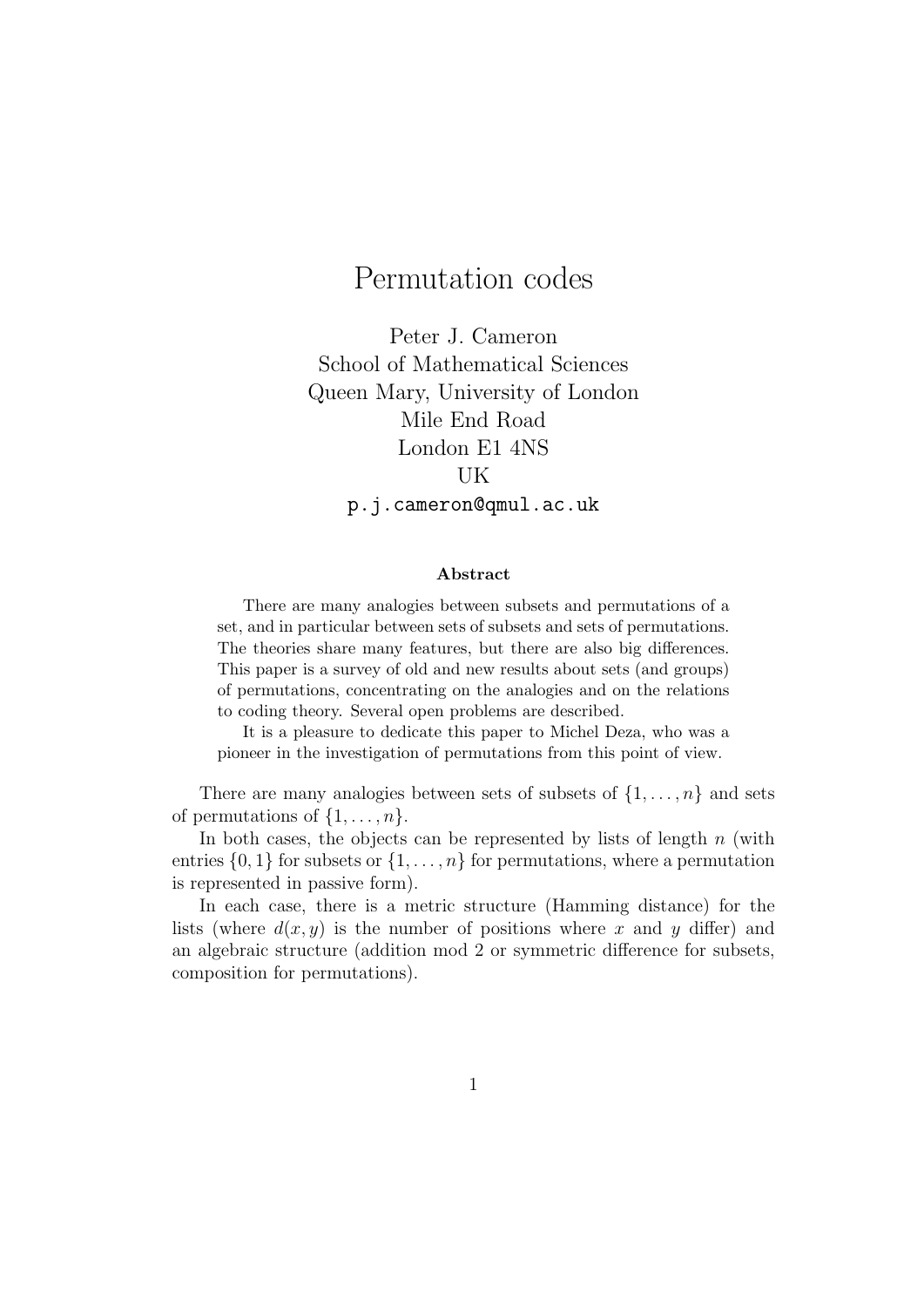### 1 Algebraic substructures

The algebraic substructures are particularly interesting. For subsets, these are the *linear codes* over  $\mathbb{F}_2$ ; for permutations, they are the *permutation* groups. If we are looking for extremal results, they are likely to be much stronger for these than for arbitrary families.

Here is a comparison of the two situations, showing corresponding concepts and parameters of a linear code  $C$  and a permutation group  $G$ .

One of the most important parameters is the *cardinality*  $C$  or  $G$ . The cardinality of a linear code is a power of 2 and is at most  $2<sup>n</sup>$ ; any such power is possible. The order of a permutation group is a divisor of  $n!$ , but not all divisors occur.

#### 1.1 Bases

A linear code C is a subspace of  $\mathbb{F}_2^n$ , and so has a *dimension* k. We have  $|C| = 2^k$ .

In a permutation group G, a base is a sequence  $i_1, \ldots, i_b$  of points whose pointwise stabiliser is the identity. Bases are important in computational group theory since an element of  $G$  is uniquely determined by its effect on a base. The connection between base size and order is not as close as for codes:

**Proposition 1.1** If b is the minimum size of a base for  $G$ , then

$$
2^b \le |G| \le n^b.
$$

**Proof** Let  $G_i$  denote the subgroup of G stabilising the first j points in a base. Then  $|G_{i-1} : G_i|$  is the size of the orbit of  $G_{i-1}$  which contains  $G_i$ , and so  $2 \le |G_{i-1} : G_i| \le n$ . Moreover,  $G_0 = G$  and  $G_b = \{1\}$ . □

A base for G is said to be minimal if no proper subset is a base, that is, if no point is fixed by the stabiliser of the others. A base is irredundant if no point is fixed by the stabiliser of its predecessors. Clearly a base of minimum size is minimal, and a minimal base is irredundant. The argument of the preceding paragraph shows that the inequality  $2^b \leq |G| \leq n^b$  holds if b is the size of any irredundant base.

The bases of a linear code satisfy the matroid basis axioms; the bases of a permutation group do not, in general. Indeed, the minimal (or irredundant)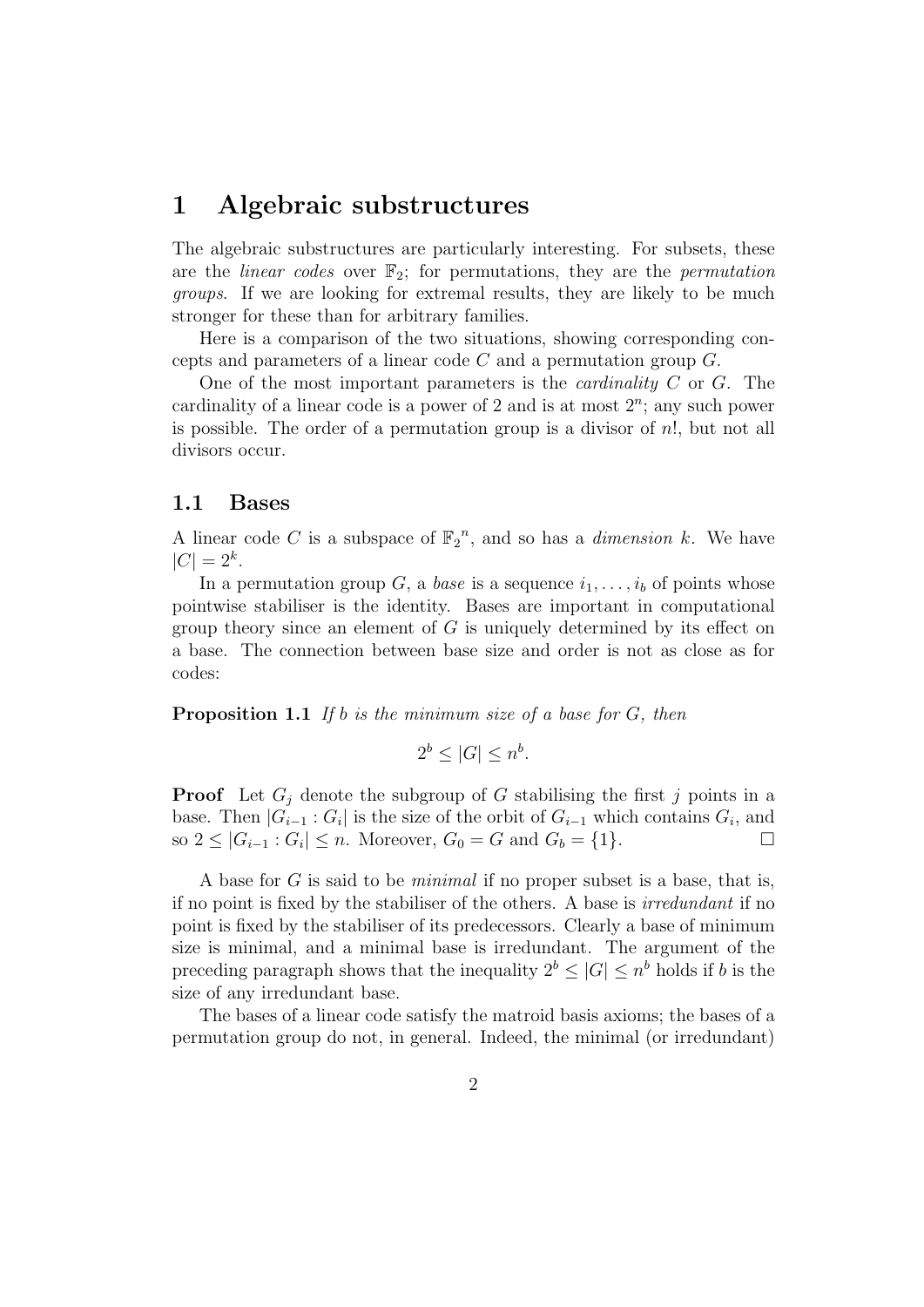bases need not all have the same cardinality. The inequality above shows that, if b is the minimal base size, then any irredundant base has size at most  $b \log_2 n$ .

There is a simple algorithm to choose an irredundant base: choose points in order, none fixed by the stabiliser of its predecessors, as long as possible. Then we can find a minimal base by deleting points from an irredundant base as long as possible. However, it is NP-hard to find the minimum base size [4].

Blaha [4] devised the greedy algorithm for choosing an irredundant base: choose each point in an orbit of maximum size of its predecessors. He showed:

**Theorem 1.2** If a permutation group of degree n has minimum base size  $b$ , then the greedy algorithm finds a base of size at most blog  $\log n$ .

Cameron and Fon-Der-Flaass [12] showed:

Theorem 1.3 The following conditions on a permutation group are equivalent:

- the irredundant bases all have the same size;
- the irredundant bases are preserved by re-ordering;
- the irredundant bases satisfy the matroid basis axioms.

They called a permutation group satisfying this property an IBIS group (for Irredundant Bases of Invariant Size).

Problem Which matroids can arise in this way from IBIS groups?

The matroids which arise from linear codes are precisely those which are representable over  $\mathbb{F}_2$ . If M is such a matroid, and 2M denotes the matroid obtained from  $M$  by replacing each element by two parallel elements, then  $2M$  is associated with an IBIS group. For if C is the linear code corresponding to M, the group  $G(C)$  of permutations of  $\{1, \ldots, n\} \times \mathbb{F}_2$  given by

$$
G(C) = \{(i, x) \mapsto (i, x + c_i) : c = (c_1, \dots, c_n \in C\}
$$

is the required IBIS group. (This construction of IBIS groups from codes generalises to linear codes over any finite field.)

There are many other interesting examples, including affine spaces. The Mathieu group  $M_{24}$  is an IBIS group, and gives rise to an interesting rank 7 matroid which has not had much attention.

In greater generality, we could ask the following question: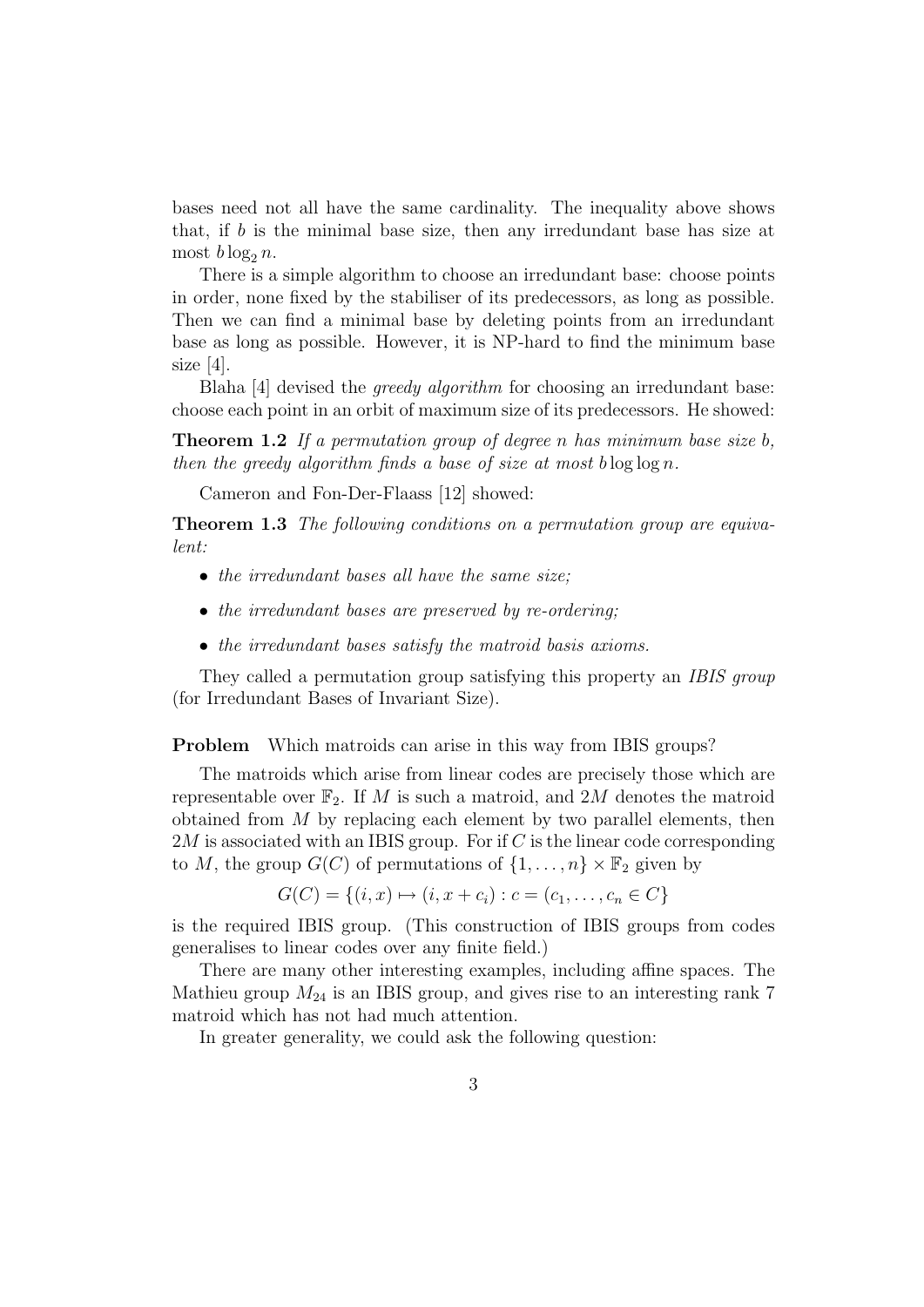**Problem** What are the combinatorial properties of the irredundant bases (or minimal bases, or bases of minimum cardinality, or bases chosen by the greedy algorithm) for an arbitrary permutation group?

### 1.2 Minimum weight and minimum degree

For both subsets and permutaitons, the minimum distance of the code or group (the minimum distance between distinct elements) is equal to the minimum weight (the minimum distance from zero or identity to another element). In the group case, the weight of  $G$  is n minus the number of fixed points of G.

The minimum weight d of a code determines its error-correction capability; it can correct up to  $|(d - 1)/2|$  errors.

The minimum weight of a permutation group is usually called its *mini*mum degree. This parameter has been studied since the time of Jordan.

In the final section of the paper we will look more closely at practical aspects.

#### 1.3 Covering radius

A parameter which is in some sense dual to minimum distance is the covering radius, the maximum (over all words or permutations  $x$ ) of the minimum distance from  $x$  to the code or group. This is also related to error correction: if more errors occur than the covering radius, then nearest-neighbour decoding will certainly be wrong!

Much is known about this parameter for codes, but comparatively little for permutation groups. Its study was recently begin by Cameron and Wanless [15]. Here are two open problems from this paper, one specific and one more general.

Let  $G = \text{AGL}(1, q)$  be the 1-dimensional affine group over  $\mathbb{F}_q$ :

$$
G = \{x \mapsto ax + b : a, b \in \mathbb{F}_q, a \neq 0\}.
$$

What is the covering radius of  $G$ ? It is known [15] that:

**Proposition 1.4** The covering radius of  $AGL(1, q)$  is

 $\int q-2$  if q is even;  $q-3$  if q is odd and not congruent to 1 mod 6; either  $q - 3$  or  $q - 4$  in the remaining case.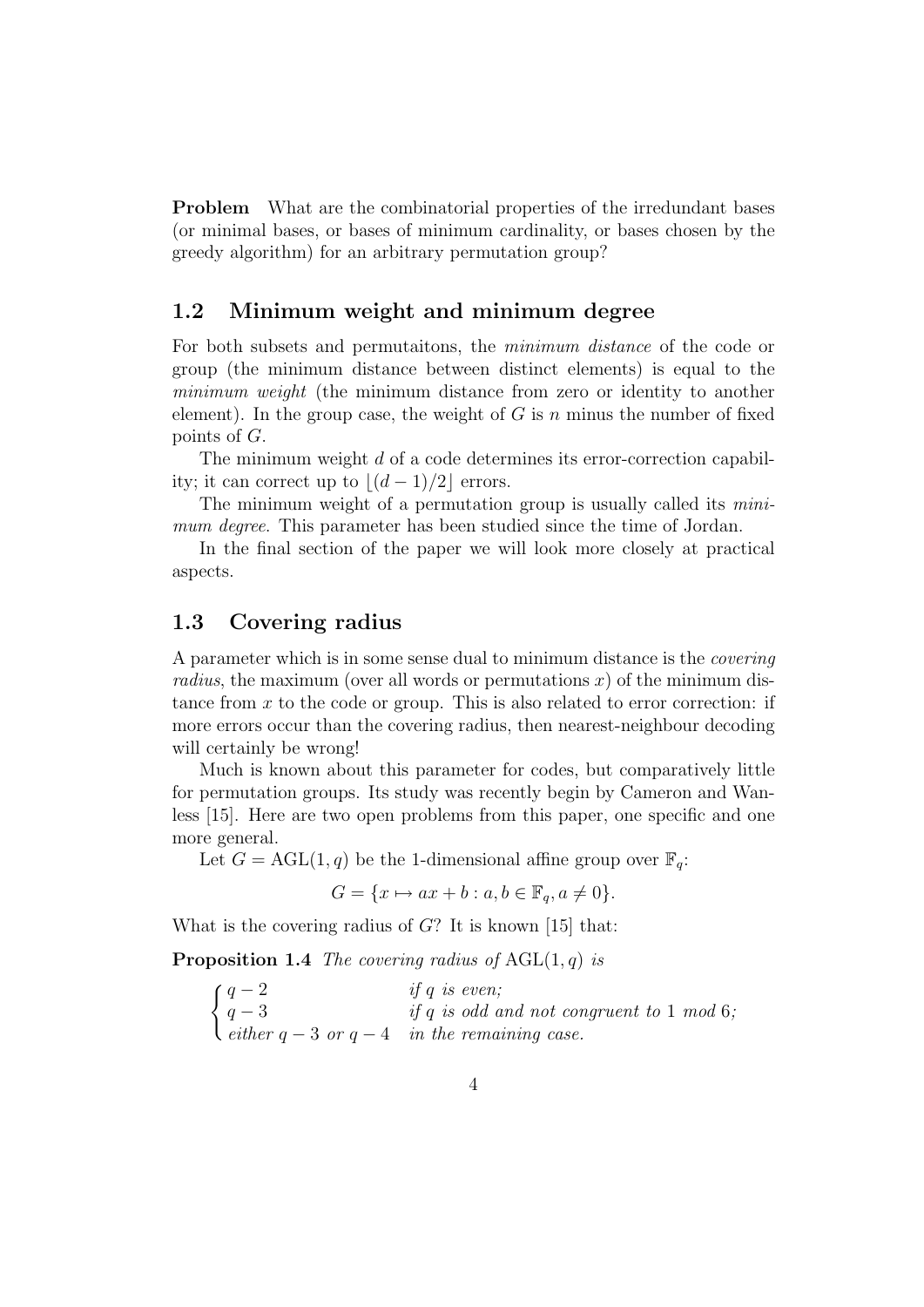**Problem** Remove the remaining ambiguity.

This problem has a geometric interpretation. The covering radius is  $q - s$ if and only if there is a set Q of q points in the affine plane over  $\mathbb{F}_q$  which meets every horizontal or vertical line in one point and any other line in at most s points, and s is the least such number. To see this, take two distinguished parallel classes ('horizontal' and 'vertical' lines) in the affine plane. Then the points of the plane are coordinatised by  $\mathbb{F}_q \times \mathbb{F}_q$ , and the remaining lines of the plane are the graphs of the permutations in G. A set of points the graph of a permutation if and only if it meets each horizontal and vertical line in exactly one point.

The second problem arises from the following result from [15]:

**Proposition 1.5** If the permutation group  $G$  of degree n is t-transitive, then its covering radius is at most  $n - t$ .

In [15] there is a partial characterisation of the groups meeting this bound (for  $t > 1$ ).

Problem Complete this characterisation.

The paper [15] also contains results on covering radius of sets of permutations, which have many combinatorial connections, for example to questions of Ryser and Brualdi on Latin squares. The connection with transversals of Latin squares arises from the following simple observation:

**Proposition 1.6** Let X be the set of rows of a Latin square of order n. Then the covering radius of X is  $n-1$  if L possesses a transversal, and  $n-2$ otherwise.

#### 1.4 Strength and degree of transitivity

Another parameter of a code is its *strength* (as an 'orthogonal array'), the largest number  $t$  such that, in any  $t$  coordinate positions, all possible  $t$ -tuples occur equally often as codewords.

Delsarte [17] observed that the strength of a linear code is one less than the minimum weight of the dual code.

Analogously we have the degree of transitivity of a permutation group, the largest t for which the group acts transitively on t-tuples of distinct points. This is another parameter whose study goes back to the nineteenth century.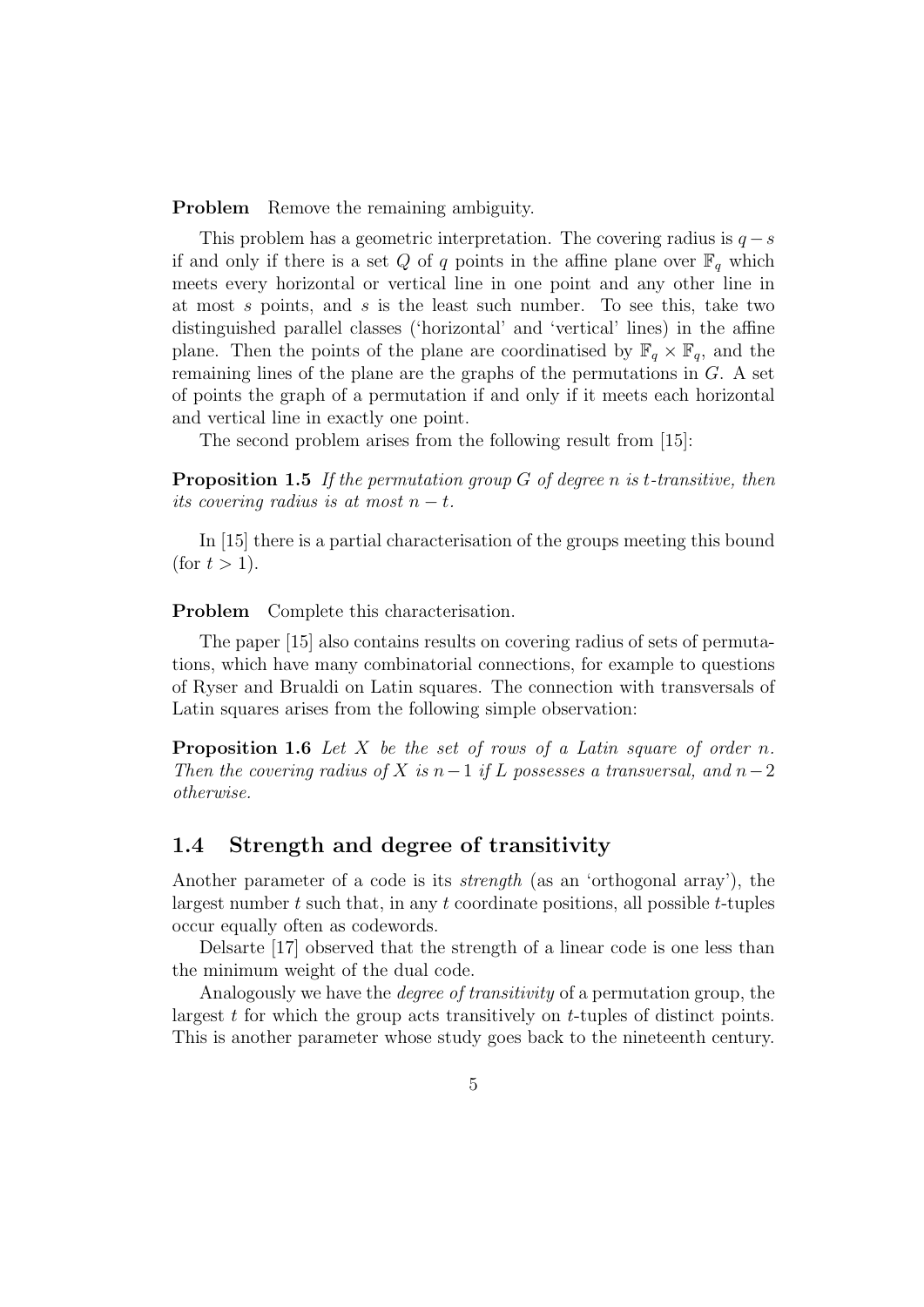Two differences between strength and degree of transitivity: first, there is no 'dual' permutation group, so Delsarte's result is not available; second, using the Classification of Finite Simple Groups, the degree of transitivity cannot be greater than 5 (apart from the symmetric and alternating groups).

#### 1.5 Weight and support enumerators

The weight enumerator of a code is the generating function  $\sum a_i x^i$  for the number  $a_i$  of words of given weight i. The analogous polynomial for a permutation group is the *support enumerator*. Often it is more natural to count fixed points instead, giving the *fixed point enumerator*, of the above form where  $a_i$  is the number of group elements fixing exactly i points.

These polynomials, suitably normalised, are the probability generating functions for the weight, or number of fixed points, of a randomly chosen element of the code or permutation group. The weight enumerator has a huge literature; the support enumerator has been less investigated (see [3]).

Nigel Boston and others [7] showed:

**Proposition 1.7** Let  $P_G(x)$  be the fixed point enumerator of G, normalised by dividing by  $|G|$ , and let  $F_G(x)$  be the exponential generating function for the number of orbits of  $G$  on *i*-tuples of distinct points. Then

$$
F_G(x) = P_G(x+1).
$$

Note that, if G is the symmetric group  $S_n$ , then  $F_G(x)$  is the exponential series, truncated to degree n. So  $P_G(0) = F_G(-1)$  is the proportion of permutations which are derangements; the Proposition gives a formula for this and shows the classical result that it is close to  $e^{-1}$ .

#### 1.6 Other polynomials

According to a theorem of Greene [19], the weight enumerator of a code C is a specialisation of the two-variable Tutte polynomial of the matroid whose bases are the bases for the code.

Analogously, the fixed point enumerator of a permutation group is a specialisation of the *n*-variable *cycle index*  $Z(G)$  of the group. This is the polynomial in variables  $s_1, \ldots, s_n$  in which the coefficient of a monomial  $s_1^{c_1} s_2^{c_2} \cdots$ is the number of elements of G having  $c_1$  cycles of length 1,  $c_2$  cycles of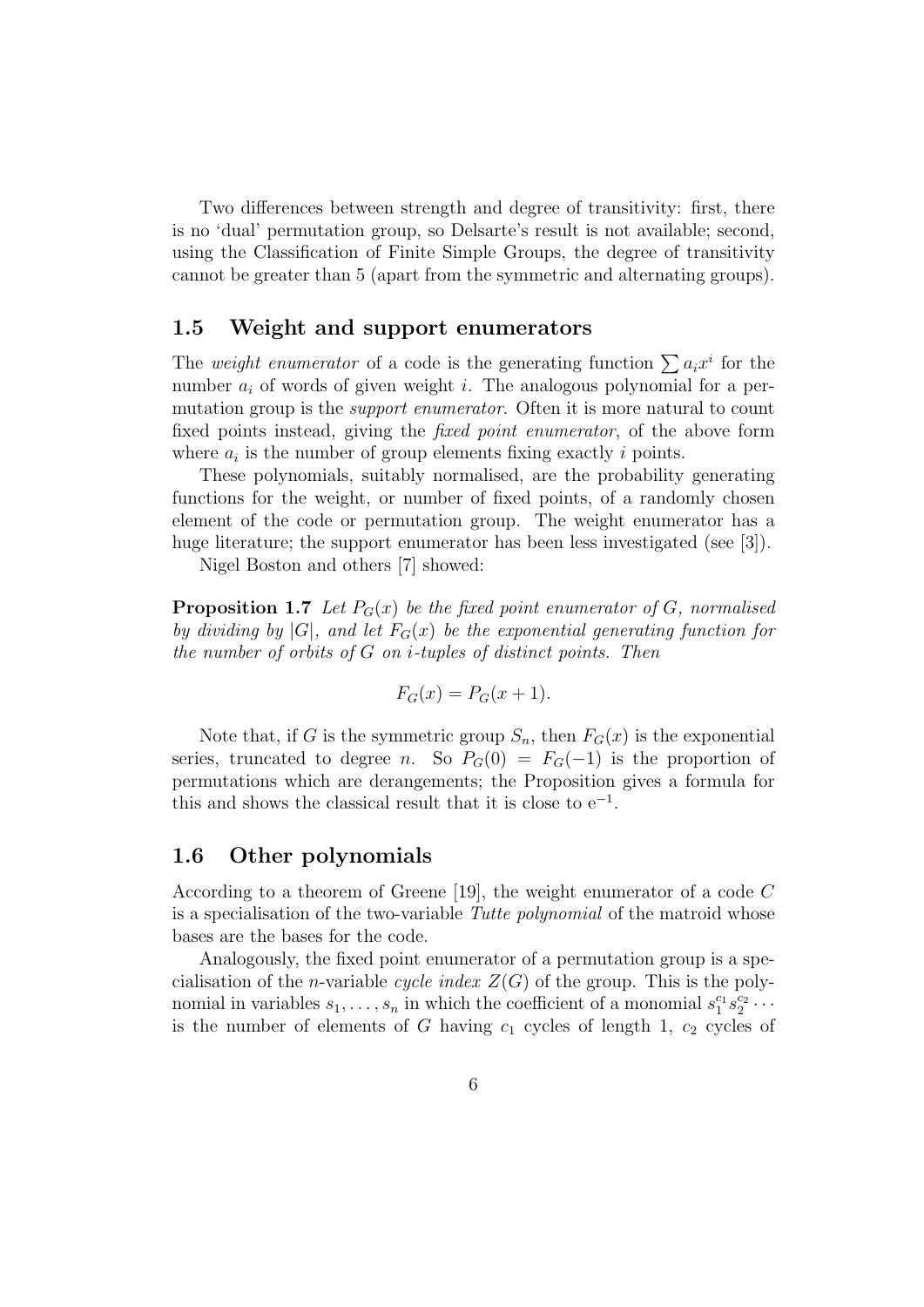length 2, and so on, normalised by dividing by  $|G|$ . Clearly, putting all  $s_i$ equal to 1 for  $i > 1$  gives the normalised fixed point enumerator.

It is tempting to think that these two multivariate polynomials have a common generalisation, at least in some cases. There are some pointers in this direction. See [9], for example.

#### 1.7 Association schemes

Another tool from algebraic combinatorics has been used in coding theory (and to a lesser extent for permutations) to find bounds, namely association schemes. This is not the place for an extensive discussion, but I give a brief sketch to indicate some differences between subsets and permutations.

An association scheme on a set X is a partition of the set  $X^2$  into r symmetric binary relations  $R_1, \ldots, R_r$ , one of which is the relation of equality, so that the relation matrices span an algebra over R. These matrices are symmetric and commute, so they are simultaneously diagonalisable; let P be the matrix whose  $i, j$  entry is the j<sup>th</sup> eigenvalue of the *i*<sup>th</sup> relation matrix. Then let Q be the inverse of P.

The *inner distribution* of a subset A of X is the r-tuple whose *i*th component is  $|R_i \cap A^2|/|A|$  (the average number of points of A in the *i*th relation to a given point). Delsarte showed that, if a set A has inner distribution  $d = (d_1, \ldots, d_r)$ , then  $dQ^{\top} \geq 0$  (that is, all entries of  $dQ^{\top}$  are non-negative); this is the so-called linear programming bound.

Delsarte pointed out the importance of association schemes for coding theory. For the *Hamming scheme*  $H(n, 2)$ , the set X is the set of all *n*tuples over the alphabet  $\{0, 1\}$ ; the pair  $(x, y)$  belongs to the *i*th relation if the Hamming distance between x and y is i, for  $i = 0, \ldots, n$ . The Pmatrix of this scheme can be written down explicitly in terms of Krautchouk polynomials. We have  $Q = (1/2^n)P^{\top}$ . If d is the inner distribution of a linear code C, then the (non-negative) entries of  $dQ^{\dagger}$  (that is, of  $dP$ ) have an interpretation: after normalisation, they give the inner distribution of the dual code  $C^{\perp}$ . (This is a statement of the *MacWilliams identities*.)

For permutation groups, the relevant association scheme is the conjugacy class scheme of the symmetric group. Recall that a conjugacy class of  $S_n$ consists of all elements with given cycle structure. Now we take  $X = S_n$ , and let  $C_1, \ldots, C_m$  be the conjugacy classes, where  $m = p(n)$  (the number of partitions of *n*). For  $i = 1, ..., m$ , the pair  $(g, h)$  belongs to relation  $R_i$  if  $gh^{-1} \in C_i$ .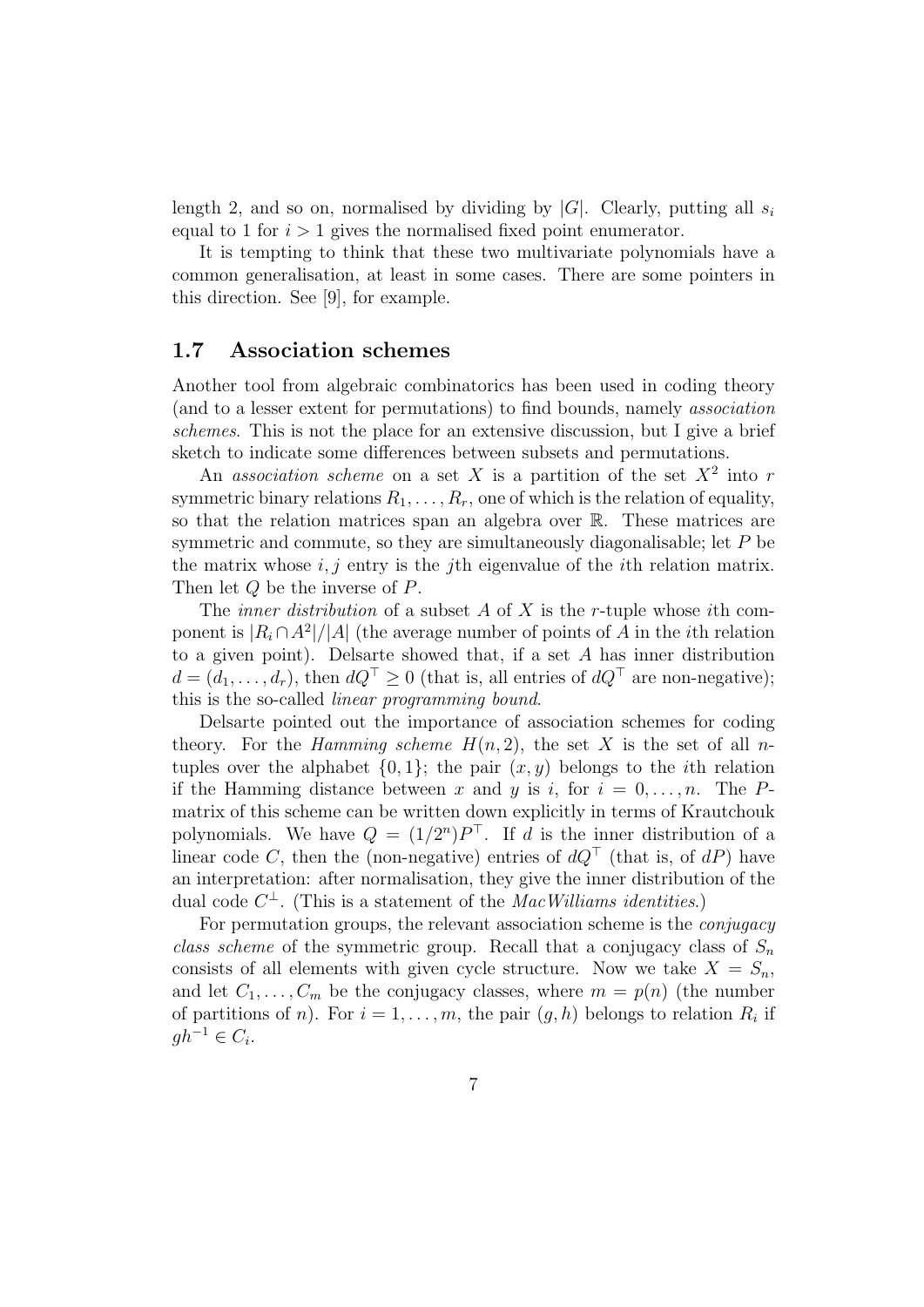The *character table* of a group  $G$  is the matrix whose columns are indexed by the conjugacy classes and whose rows are indexed by the irreducible complex representations of the group; the entry corresponding to a representation  $P_i$  and class  $C_j$  is the character of  $P_i$  on an element of  $C_j$  (that is,  $\text{Tr}(P_i(g))$ , for  $g \in C_i$ ). Now the P-matrix of the association scheme is obtained by multiplying each column by the size of the conjugacy class indexing it and dividing each row by the degree of the representation indexing it, and then taking the transpose.

Patrick Solé pointed out to me that the cycle index polynomial of a permutation group is (apart from a normalising factor) precisely the inner distribution of the group as a subset of the conjugacy class scheme of  $S_n$ .

So there is a linear programming bound for sets of permutations. This can be effective in small cases. Tarnanen [24] has given a number of examples of its use for  $n \leq 10$ . But there are several reasons why this is more complicated than the coding theory case. First, the number of classes of the association scheme is  $p(n)$ , which is very much larger than n (though still small compared to  $n!$ ). Second, the association scheme is not 'self-dual', that is,  $Q \neq (1/|X|)P^{\top}$ . Third, the character table of  $S_n$  can be worked out for particular values of  $n$  but no general formula is known. Finally, since we do not have duality in this situation, there is no interpretation of the vector  $dQ^{\dagger}$  in terms of anything resembling a MacWilliams transform.

#### 1.8 Permutation geometries

There is a natural partial order on the subsets of  $\{1, \ldots, n\}$ : they form the Boolean lattice. Is there anything similar for permutations?

There are two approaches here. One is the *Bruhat order*. This depends on an ordering of the set  $\{1, \ldots, n\}$ . It can be extended to arbitrary Coxeter groups (see [20]).

A completely different answer, and one which is purely combinatorial (and does not depend on ordering the underlying set) was introduced by Deza (see  $[10]$ ). We enlarge the set of permutations to the set of *subpermutations* or partial permutations, the bijections between subsets of  $\{1, \ldots, n\}$ . The set of subpermutations has two natural structures:

• a partial order, given by inclusion (regarding a subpermutation  $f$  as the set  $\{(i, i^f) : i \in \text{dom}(f)\}\$  of ordered pairs);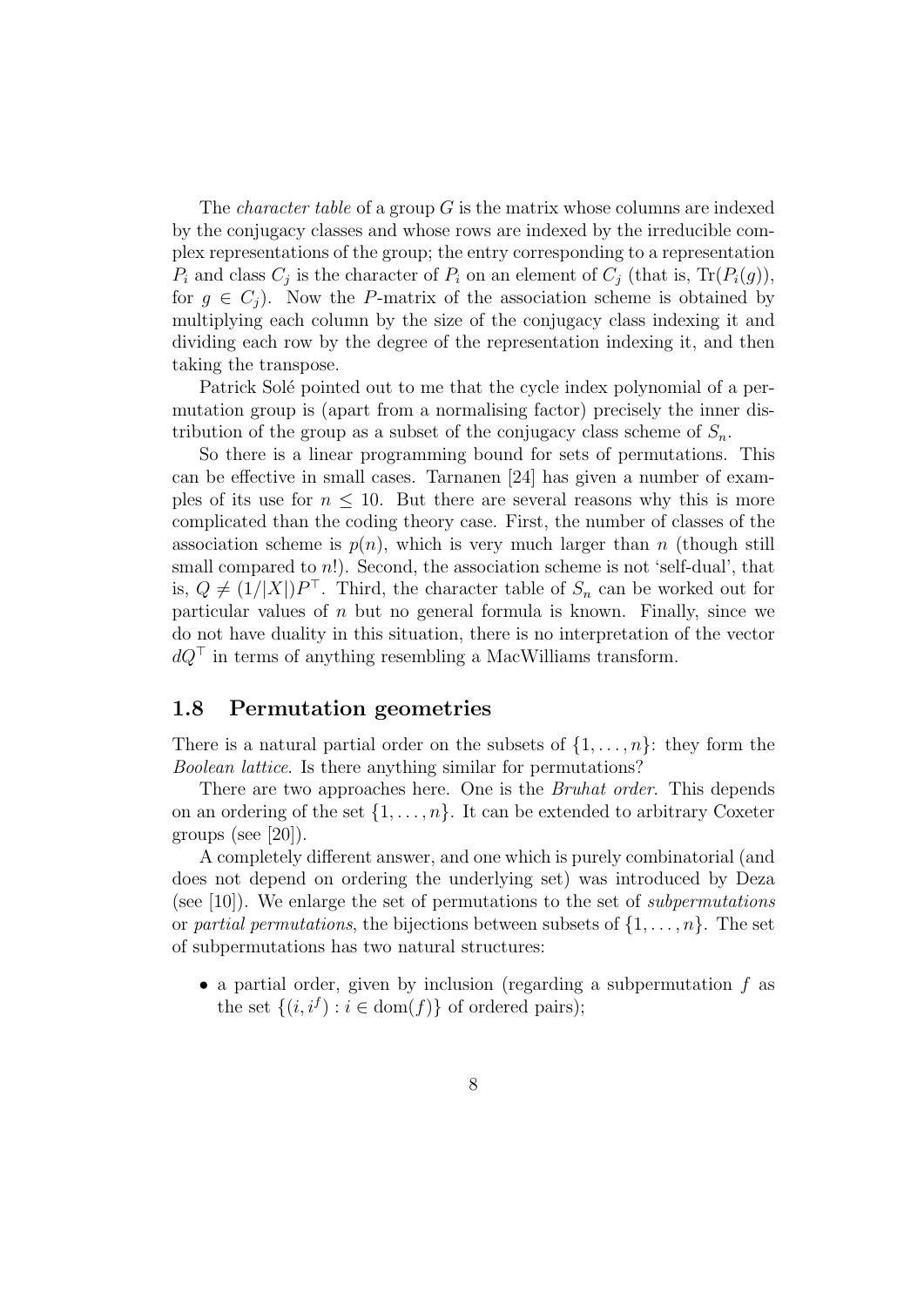• a composition, given by

$$
f \circ g = \{(i, j) : (\exists k)((i, k) \in f \text{ and } (k, j) \in g)\}.
$$

The partial order is a meet-semilattice but not a lattice: two subpermutations  $f, g$  may not have a join since there may be a point i such that  $i<sup>j</sup>$ and  $i<sup>g</sup>$  are both defined but are unequal. The operation gives the set of subpermutations the structure of an inverse semigroup (the so-called symmetric inverse semigroup on  $\{1, \ldots, n\}$ .

By analogy with the notion of matroid or 'combinatorial geometry', Deza (see [10]) defined a *permutation geometry*. If  $G$  is a permutation group which permutes its irredundant bases transitively (a base-transitive group), then  $G$  is an IBIS group; the restrictions of the elements of  $G$  to the flats of the corresponding matroid form a permutation geometry. These structures are the analogues for permutation geometries of the perfect matroid designs  $(see [11]).$ 

Note that the base-transitive groups have been determined by Maund [23], using the Classification of Finite Simple Groups. This result has been used in several places. Zil'ber [25] gave a proof of the determination for base size at least 7 which was heavily geometric but did not use the Classification, for an application in model theory; there is also an application in universal algebra [14].

### 2 Extremal permutation theory

This theory, much of it due to Michel Deza and his co-authors, takes results of extremal set theory and finds analogues for permutations.

For a simple example, the distances between distinct permutations lie in the set  $\{2, 3, \ldots, n\}$ . If A is a subset of this set, we let  $F_A(n)$  be the maximum cardinality of a set of permutations such that all distances lie in the set A. We denote by  $F_A^{\circ}(n)$  the maximum cardinality of a subgroup of the symmetric group all of whose distances lie in  $A$  (equivalently, all of whose weights lie in A).

The metric space admits a transitive group of isometries: both left and right translation by arbitrary permutations are isometries.

The following elementary result relates the values of  $F_A(n)$  for various sets n.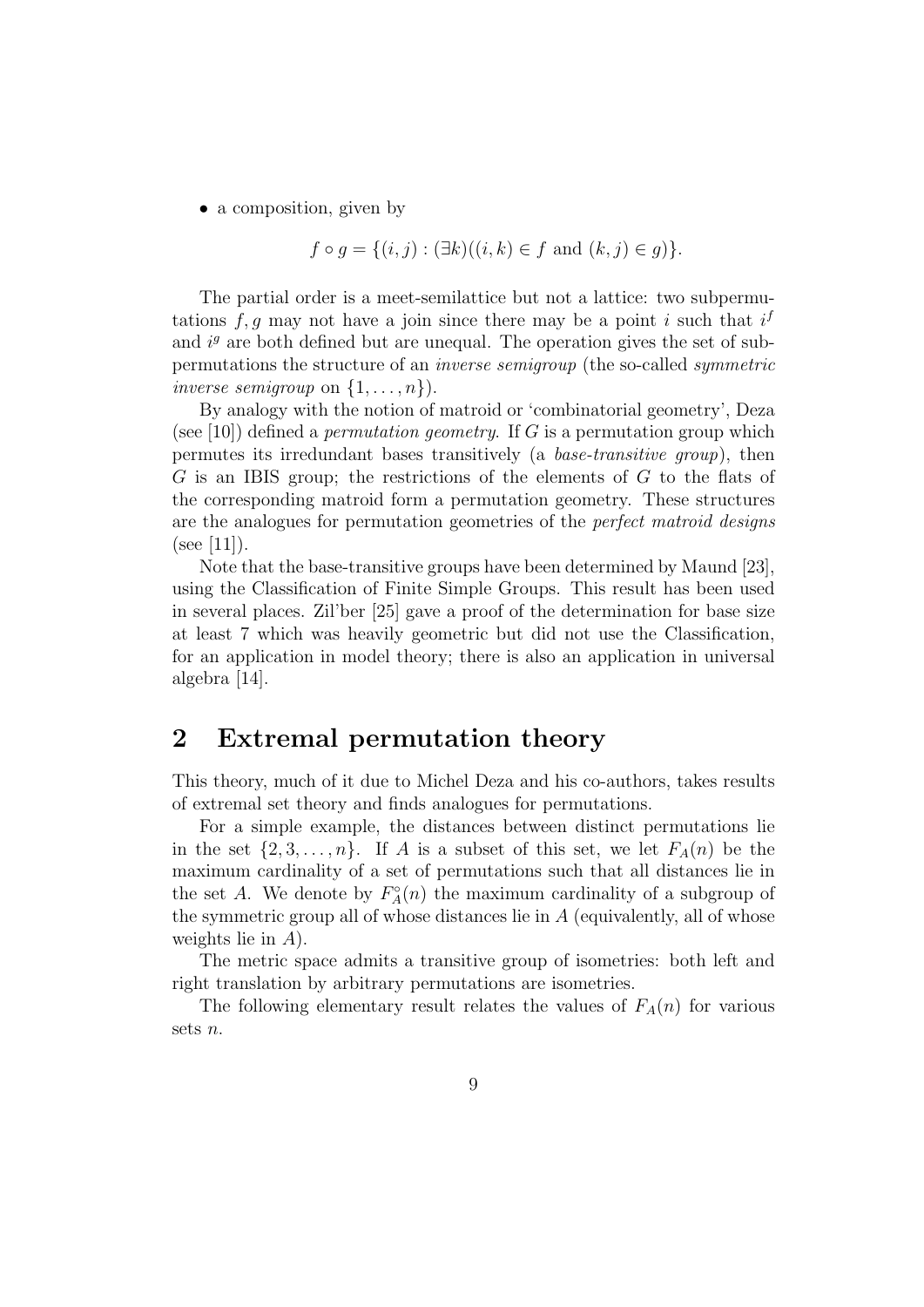**Proposition 2.1** Let G be a transitive permutation group on a set X of cardinality n. Suppose that A and B are subsets of X which satisfy  $|A^g \cap B|$ m for all  $q \in G$ . Then

$$
|A| \cdot |B| \le |X| \cdot m.
$$

**Proof** Count in two ways the pairs  $(a, g)$ , with  $a \in A$ ,  $g \in G$ , and  $a^g \in B$ . On the one hand there are  $|A| \cdot |B|$  choices of  $(a, b)$  with  $a \in A$  and  $b \in B$ , and  $|G|/|X|$  choices of  $g \in G$  with  $a^g = b$  (by the Orbit-Stabiliser Theorem). On the other, there are |G| elements of G, and at most m choices of  $a \in A$ with  $a^g \in B$ .  $\leq B$ .

**Corollary 2.2** If A and B are subsets of  $\{2, \ldots, n\}$ , then

 $F_A(n) \cdot F_B(n) \leq n! \cdot F_{A \cap B}(n).$ 

In particular, if also  $A \cap B = \emptyset$  then  $F_A(n)F_B(n) \leq n!$ ; and equality implies that any sets  $X_1$  and  $X_2$  with distances in A and B respectively which attain the bound satisfy  $|X_1 \cap X_2| = 1$ .

#### 2.1 General results

For an arbitrary set A, the following holds. This shows clearly that we can expect stronger results for groups than for arbitrary sets! The first part of this result is from [8].

**Theorem 2.3** Suppose that A is a subset of  $\{2, \ldots, n\}$  with  $|a| = S$ .

- (a)  $F_A(n) \le c_1(s) n^{2s}$  for some  $c_1(s)$ . In the other direction, for suitable sets A, we have  $F_A(n) \ge c_0(s) n^{2s}$  for  $c_0(s) \ne 0$ .
- (b)  $F_A^{\circ}(n)$  divides  $\prod_{a \in A} a$ . In particular,  $F_A^{\circ}(n) \leq n^s$ .

It would be interesting to reduce the gap between  $c_0(s)$  and  $c_1(s)$  in part (a). The ratio of the currently-best bounds is exponential in s. Note too that the sets  $\tilde{A}$  in part (b) are arithmetic progressions; does a stronger upper bound hold if A is nothing like an arithmetic progression?

The result of (b) is an old theorem of Blichfeldt [6], rediscovered by Kiyota [22]. He called a permutation group sharp if it attains the bound. Various special types of sharp group have been determined by Kiyota and others (for example, [21]).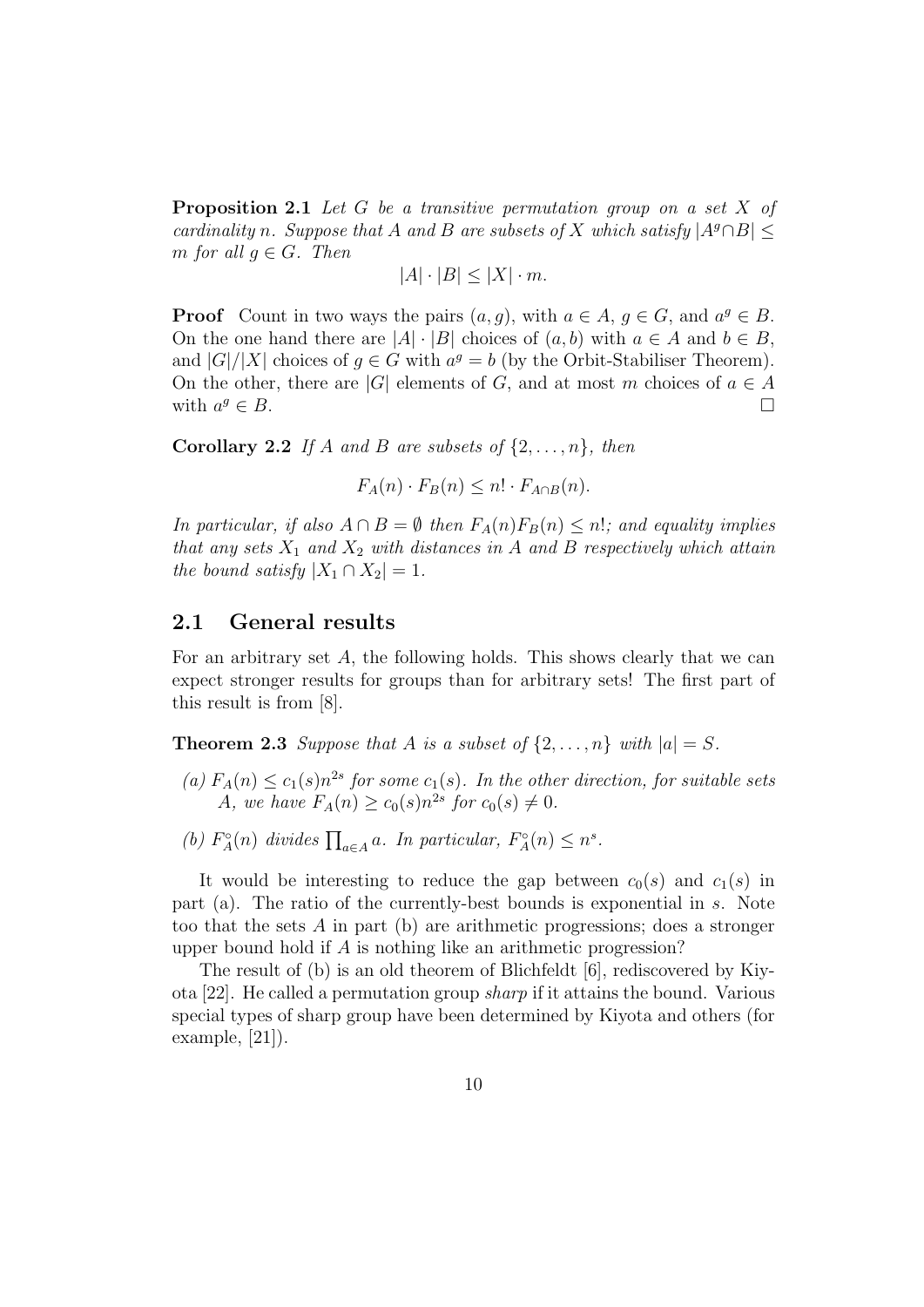Problem Classify the sharp permutation groups.

The association scheme method mentioned earlier is potentially relevant to the problem of determining  $F_A(n)$ : see Tarnanen [24] for some examples of its application.

#### 2.2 The coding problem

Let  $F_{\geq d}(n)$  denote the maximum number of permutations which are pairwise at distance at least d. An analogue of the Singleton bound from coding theory holds:

$$
F_{\geq n-t+1}(n) \leq n(n-1)\cdots(n-t+1).
$$

Equality holds if and only if there is a sharply t-transitive set of permutations (any t-tuple of distinct points can be carried to any other by a unique permutation in the set).

The existence of sharply t-transitive sets of permutations for  $t = 1, 2, 3$  is equivalent to that of certain geometric objects: Latin squares, affine planes, inversive planes respectively. So they always exist, and in great profusion, for  $t = 1$ ; but for  $t = 2$  it is a very hard problem!

Better results are known for groups. A sharply 1-transitive group is just an arbitrary group acting in its regular representation. For  $t > 1$ , all sharply t-transitive groups were determined (by Jordan for  $t \geq 4$  and by Zassenhaus for  $t = 2$  and for  $t = 3$ .

#### 2.3 Analogue of Erdős–Ko–Rado

Let  $F_{\le d}(n)$  denote the maximum number of permutations which are pairwise at distance at most d, i.e. any two agreeing in at least  $n - d$  points. The following conjecture for the value of this function is due to Deza and Frankl [18], and would be an exact analogue for permutations of the famous Erdős–Ko–Rado theorem for subsets.

**Problem** Show that, if  $n \geq n_0(t)$ , then  $F_{\leq n-t}(n) \leq (n-t)!$ . Show further that any set which attains this bound is a coset of the stabiliser of  $t$  points in the symmetric group.

This is true for  $t = 1$  [18, 13]. The bound comes immediately from Corollary 2.2 and the fact that  $F_{n}(n) = n$ . Moreover, the Corollary also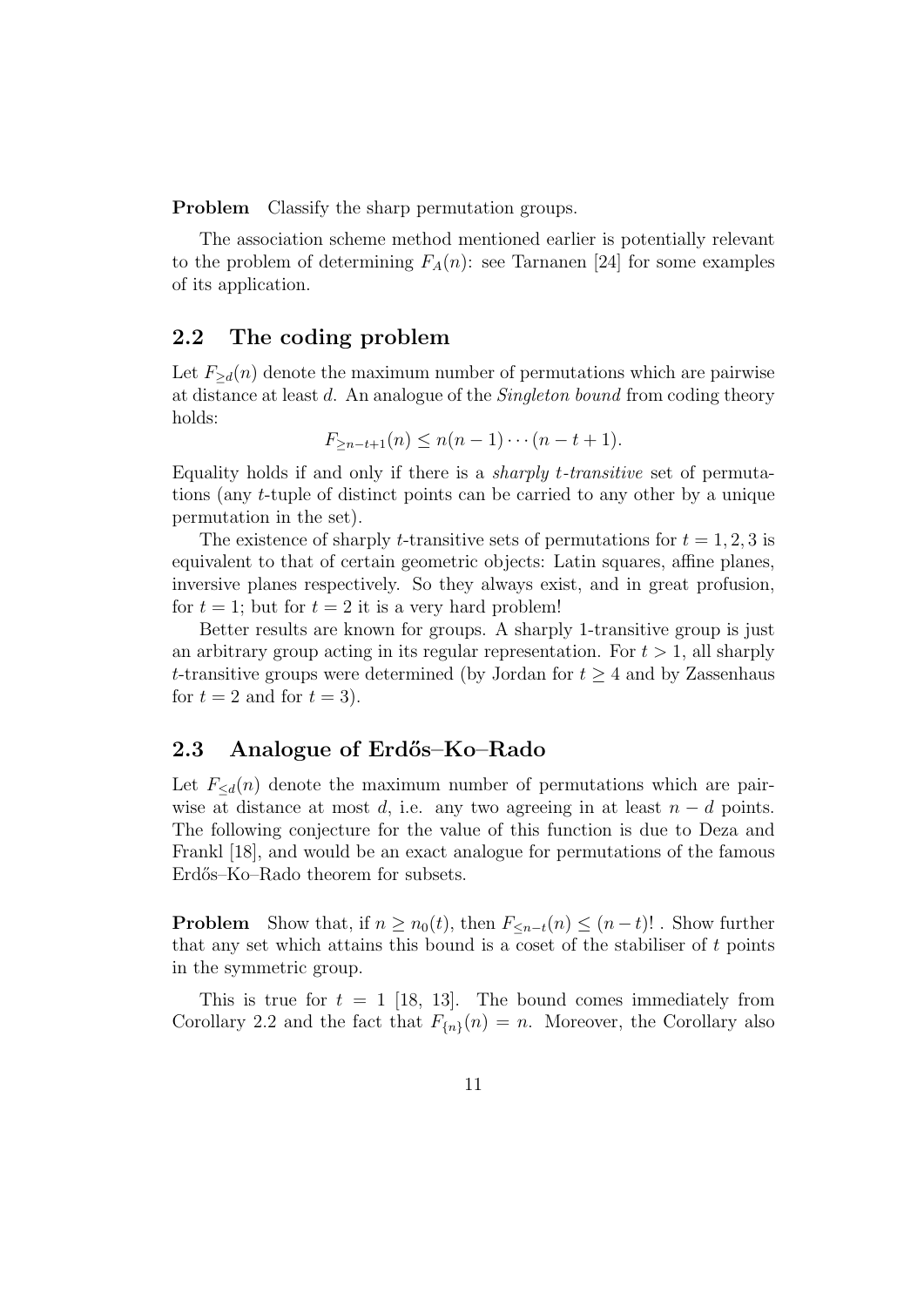shows that a set attaining the bound contains one row of every Latin square. The structure theorem for such sets uses the fact that Latin squares exist in profusion.

This method will not easily generalise, as Deza and Frankl observed.

For  $t = 2$ , we know that  $F_{\leq n-2}(n) = (n-2)!$  if there exists a projective plane of order n. Of course, the only known orders of projective planes are prime powers; in other words, we only know that  $F_{\leq n-2}(n) = (n-2)!$  if n is a prime power. New methods are needed!

This problem concerns the value of  $F_{\leq s}(n)$  when s is close to n. At the other end of the range, when s is small, the exact value is known.

If s is even, then the ball of radius  $s/2$  about any permutation has all distances at most s, and has cardinality

$$
|B_{s/2}(g)| = \sum_{i=0}^{s/2} {n \choose i} d(i) \sim c(s) n^{s/2},
$$

where  $d(i)$  is the number of derangements of an *i*-set. There is a similar construction for s odd.

Deza and Frankl showed that, if  $n \geq n_1(s)$ , then these sets have maximum size, and are the only sets which do so.

**Problem** What happens in the middle of the range, where both s and  $n-s$ are large?

## 3 Permutation groups as codes

To conclude I would like to discuss some recent work by Robert Bailey on another topic introduced by Michel Deza and others [5], concerning the possibility of using a permutation group as an error-correcting code. Whether or not this is ever used in practice, it raises some interesting questions about permutation groups.

Let G be a permutation group of degree n which has minimal degree  $m$ . We have seen that G can correct up to e errors, where  $e = |(m - 1)/2|$ .

Suppose that we use G as a code over the alphabet  $\{1, \ldots, n\}$ . Let  $(i_1, \ldots, i_b)$  be a base. An element of G is uniquely determined by its values on  $i_1, \ldots, i_b$ . So, if we knew that the entries in the received word in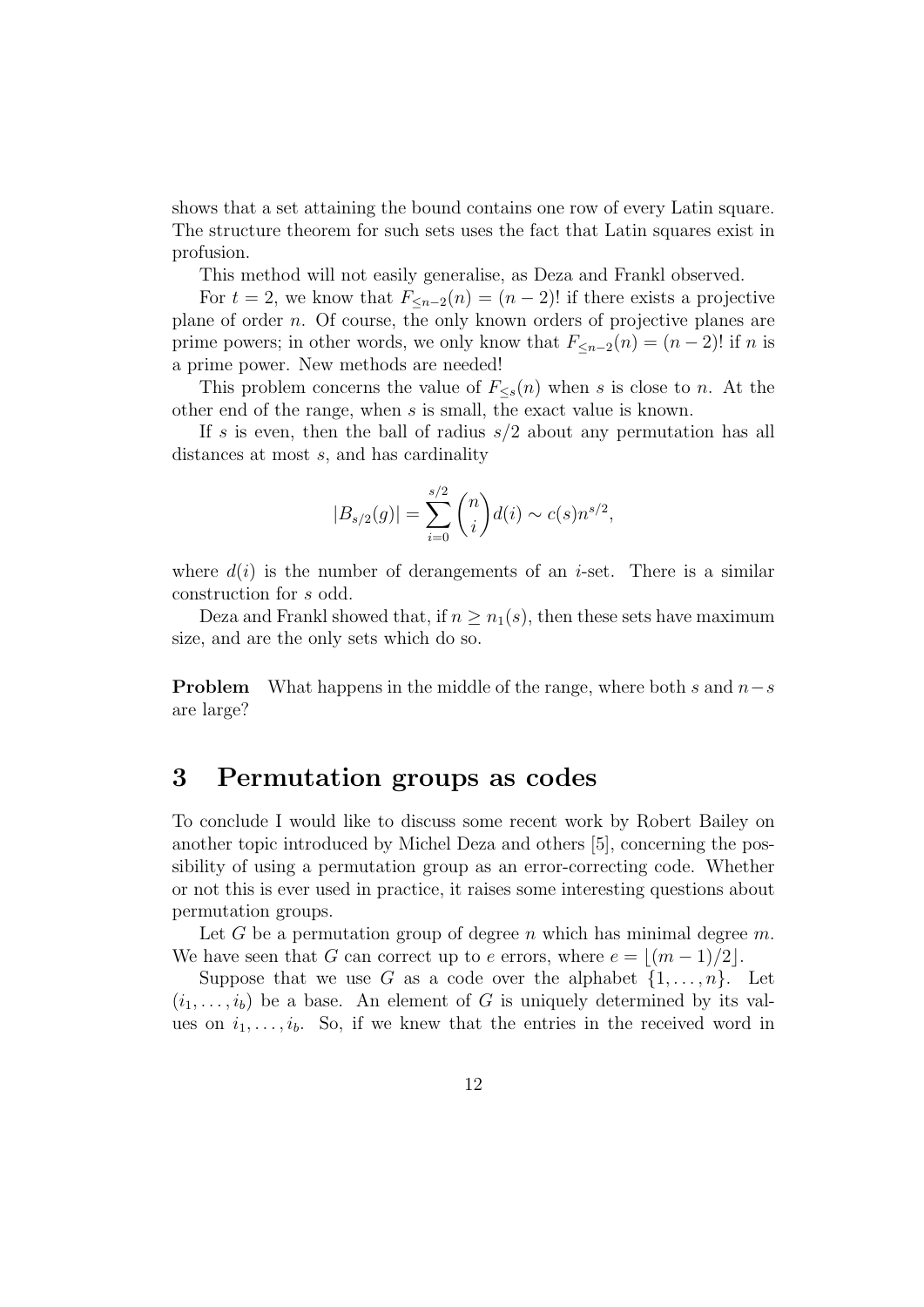these positions were correct, then we could calculate the transmitted word uniquely using techniques of computational group theory.

Of course, we don't know this, so we need more than one base. A set  $\beta$ of bases for G is said to be an uncovering by bases (or UBB) if, for every set E of points of cardinality  $e = |(m - 1)/2|$ , there is a base  $B \in \mathcal{B}$  such that  $E \cap B = \emptyset$ .

Thus, if we have an uncovering by bases, then we can decode: check bases in turn until we find one yielding a transmitted word distant at most e from the received word.

A UBB resembles a covering design, with two differences. First, we uncover rather than cover; so we have to take the complements of the blocks of a covering design. Second, we insist that all these uncovering sets should be bases.

An easy argument (given later) shows that, for any permutation group G, there is a UBB for G. Two features which would make the decoding algorithm more efficient are: a small UBB; and a UBB whose bases belong to a single G-orbit.

**Problem** Let G be a permutation group of degree n. Show that there is a UBB for G such that

- its size is bounded by a low-degree polynomial in  $n$ ;
- $\bullet$  it is contained in a single orbit of G on bases.

Bailey conjectures that such a UBB always exists. The second part is his 'single-orbit conjecture'. Both parts have been proved for a variety of permutation groups, by a variety of group-theoretic and combinatorial techniques; see [1, 2].

Usually, error patterns with a small number of errors are most likely. So we can improve the average run-time of the decoding algorithm if we can find a UBB  $\mathcal{B} = \mathcal{B}_e$  containing a chain of subsets

$$
\mathcal{B}_1 \subseteq \mathcal{B}_2 \subseteq \ldots \subseteq \mathcal{B}_e
$$

such that

- $\mathcal{B}_i$  is a UBB for sets of size *i*;
- $|\mathcal{B}_i|$  is (close to) optimal for such a design.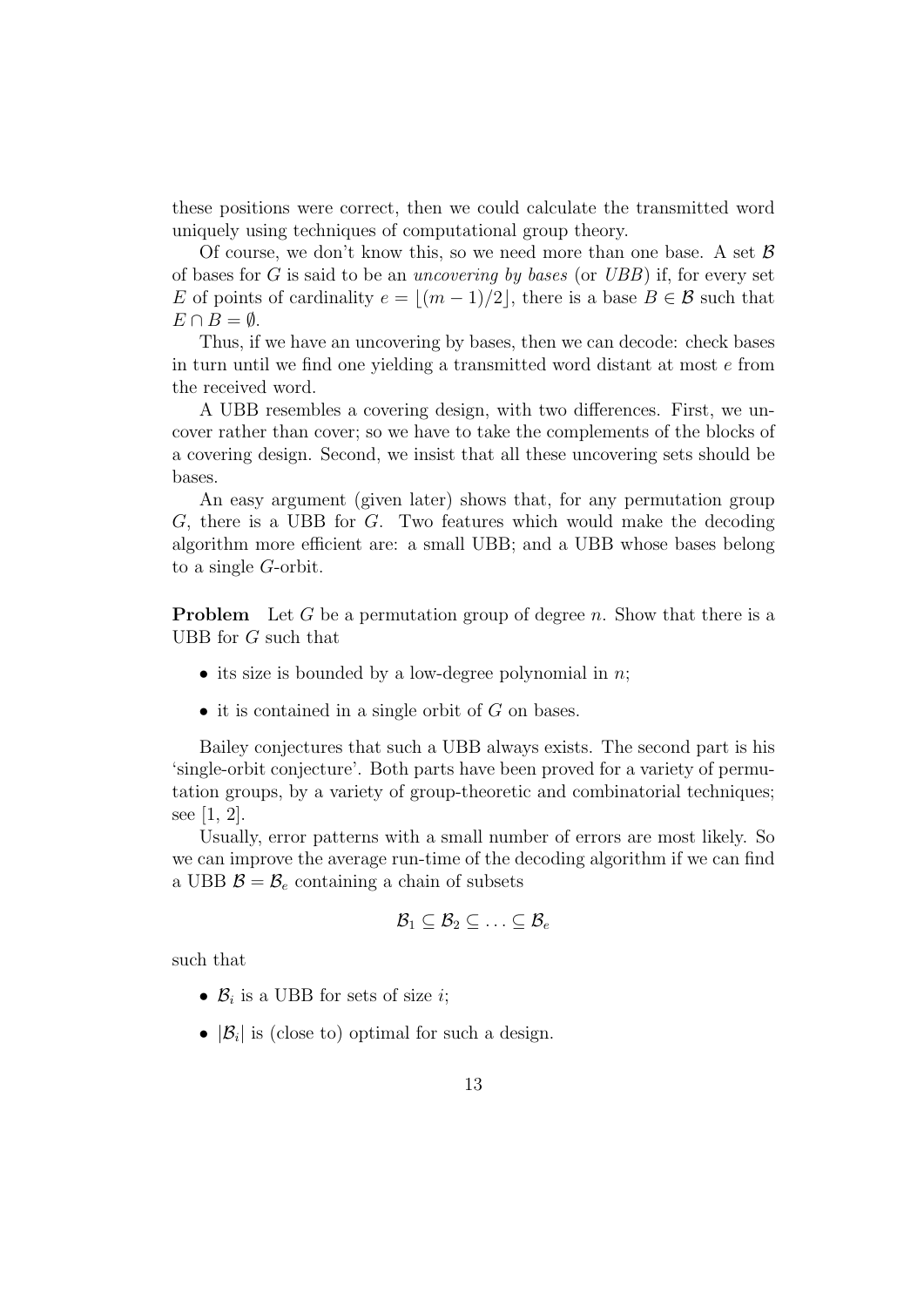**Problem** Do UBBs with this property exist?

This is an interesting question even with no reference to bases (i.e. for general covering designs).

The single-orbit conjecture can be quantified, to define a new parameter of a permutation group G. Define  $\kappa(G)$  to be the largest number k for which the following holds:

There is a base  $B$  for  $G$  such that, for every  $k$ -set  $A$ , there exists  $q \in G$  with  $A \cap B^g = \emptyset$ .

In other words,  $\kappa(G)$  is the largest cardinality of sets which can be 'uncovered' by bases from a single orbit.

Without the single-orbit requirement, the value of this parameter would be known:

Proposition 3.1 Let G be a permutation group.

- (a) The largest number k for which, given a k-set, there is a base for G disjoint from it, is one less than the minimum degree  $\mu(G)$  of G.
- (b) We have  $\kappa(G) \leq \mu(G) 1$ ; equality holds if G permutes its minimal bases transitively.

**Proof** The first part is immediate from the fact that, given a set  $A$ , there is a base for  $G$  disjoint from  $A$  if and only if there is no non-identity element of G whose support is contained in A. The second follows from this.  $\Box$ 

With this notation, the single-orbit conjecture is the assertion that  $\kappa(G) \geq$  $|(\mu(G) - 1)/2|$ .

## References

- [1] R. F. Bailey, Uncoverings-by-bases for base-transitive permutation groups, Designs, Codes and Cryptography 41 (2006), 153–176.
- [2] R. F. Bailey, Error-correcting codes from permutation groups, submitted.
- [3] R. F. Bailey and J. P. Dixon, Distance enumerators for permutation groups, Communications in Algebra, to appear.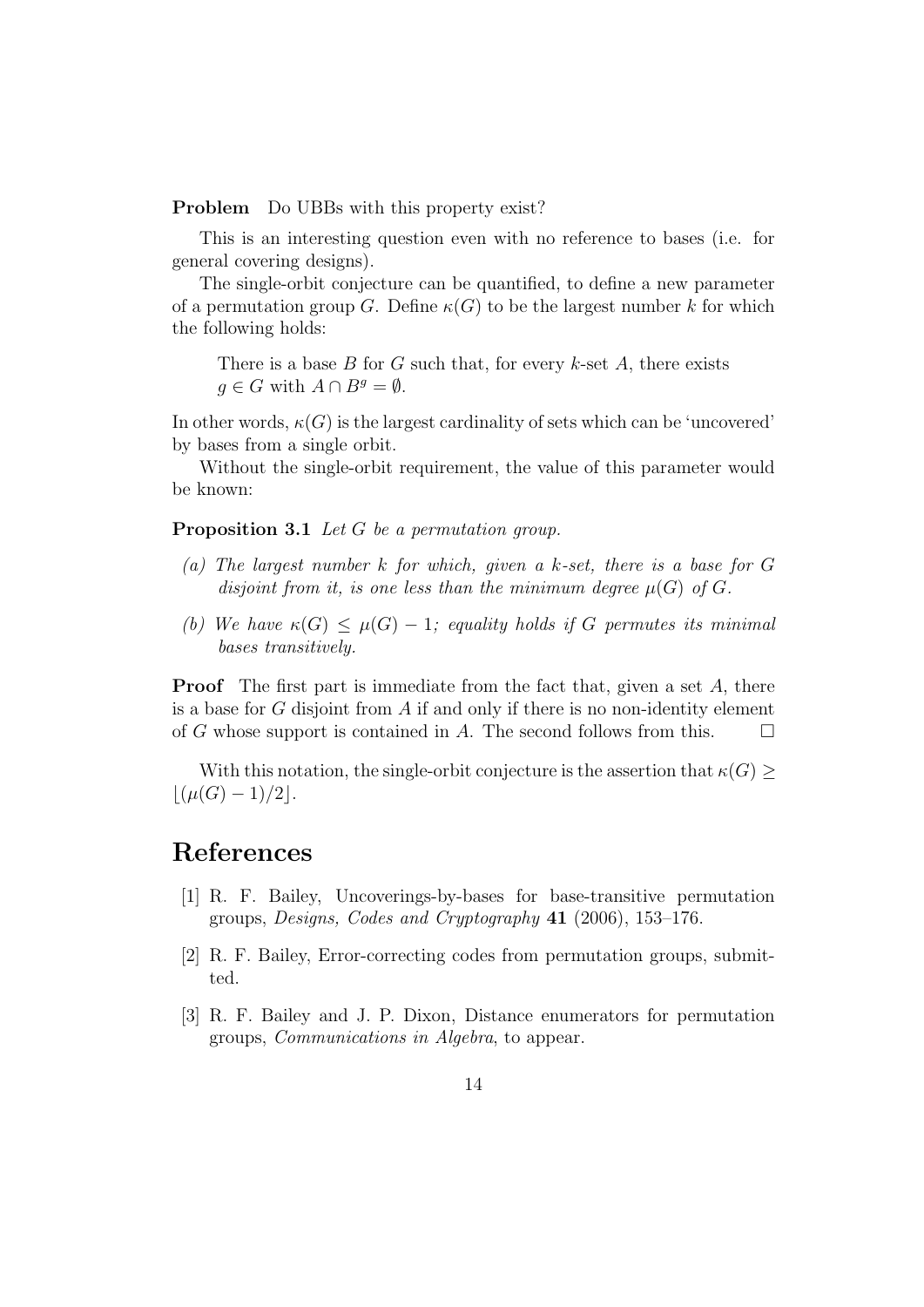- [4] K. D. Blaha, Minimal bases for permutation groups: the greedy approximation, *Journal of Algorithms* **13** (1992), 297–306.
- [5] I. F. Blake, G. Cohen and M. Deza, Coding with permutations, Infor*mation and Control* 43 (1979), 1–19.
- [6] H. F. Blichfeldt, A theorem concerning the invariants of linear homogeneous groups, with some applications to substitution groups, Trans Amer. Math. Soc. 5 (1904), 461–466.
- [7] N. Boston, W. Dabrowski, T. Foguel, P. J. Gies, J. Leavitt, D. T. Ose and D. A. Jackson, The proportion of fixed-point-free elements of a transitive permutation group, Communications in Algebra 21 (1993), 3259–3275.
- [8] P. J. Cameron, Metric and geometric properties of sets of permutations, pp. 39–53 in Algebraic, Extremal and Metric Combinatorics (M.- M. Deza, P. Frankl & I. G. Rosenberg, eds.), London Math. Soc. Lecture Notes 131, Cambridge University Press, Cambridge, 1988.
- [9] P. J. Cameron, Cycle index, weight enumerator and Tutte polynomial, *Electronic J. Combinatorics* **9** (2002),  $\#N2$  (10pp), available from http://www.combinatorics.org
- [10] P. J. Cameron and M. Deza, On permutation geometries, J. London Math. Soc. (2) 20 (1979), 373–386.
- [11] P. J. Cameron and M. Deza, Designs and Matroids, in Handbook of Combinatorial Designs, 2nd edition (ed. C. J. Colbourn and J. Dinitz), Discrete Mathematics and its Applications 42, Chapman & Hall/CRC, 2006, Chapter VII.10 (pp.847–851).
- [12] P. J. Cameron and D. G. Fon-Der-Flaass, Bases for permutation groups and matroids, Europ. J. Combinatorics 16 (1995), 537–544.
- [13] P. J. Cameron and C. Y. Ku, Intersecting families of permutations, European J. Combinatorics 24 (2003), 881–890.
- [14] P. J. Cameron and C. Szabó, Independence algebras, *J. London Math.* Soc. (2) **61** (2000), 321-334.